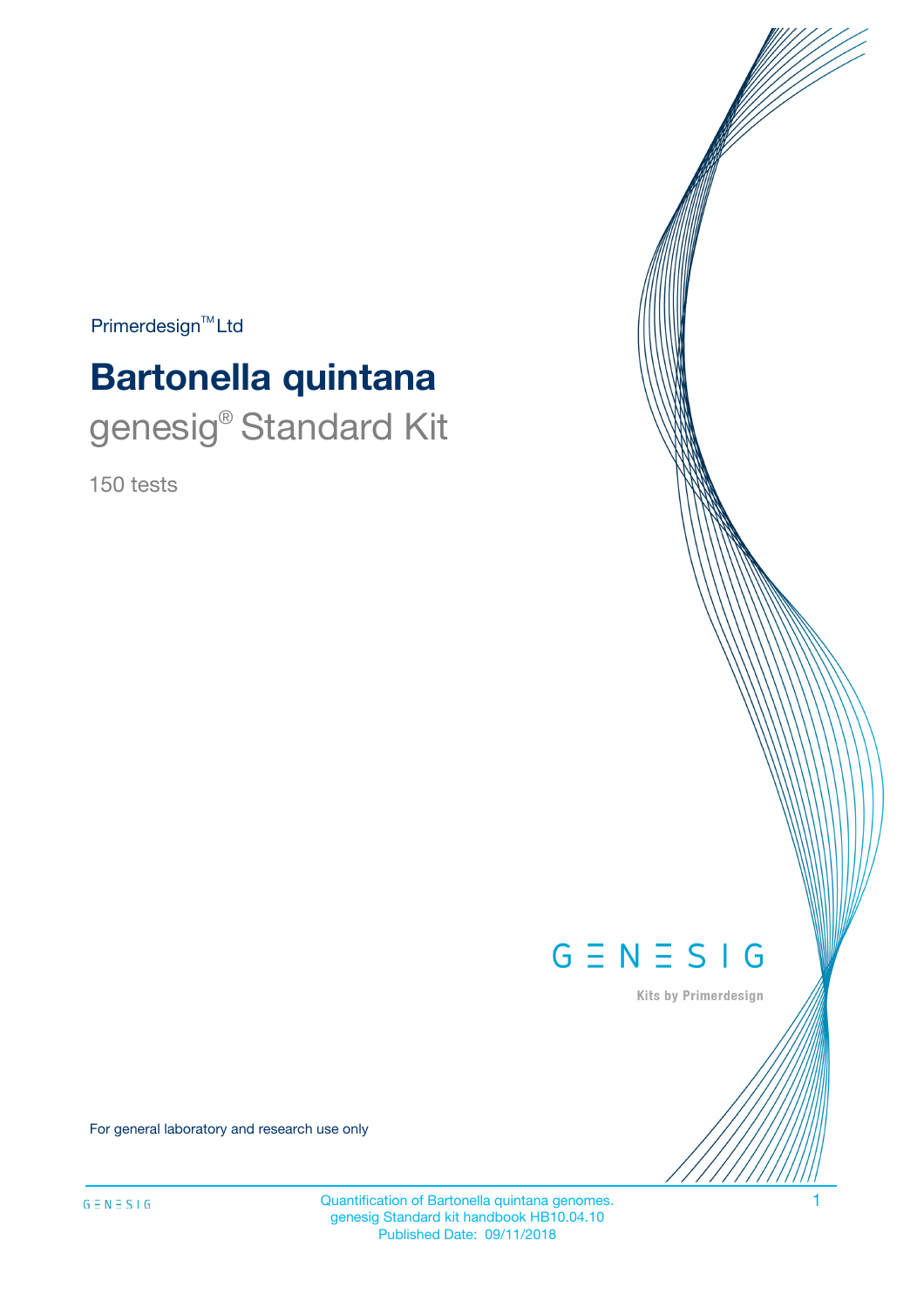# Introduction to Bartonella quintana

Bartonella quintana (previously known as Rochalimaea quintana and Rickettsia quintana) is a gram-negative bacterium transmitted via the human body louse Pediculus humanus corporis. The bacterium is slow growing and has a circular chromosome of approximately 1.6Mb (derived from the genome of B. henselae), it has a short rod shaped structure.

Bartonella quintana is known to cause trench fever. The disease was first described in 1915 as infecting European soldiers in World War I. It is responsible for a variety of conditions including chronic bacteraemia, endocarditis, lymphadenopathy and bacillary angiomatosis. Since the 1990s it has been recognised as a re-emerging pathogen, outbreaks have occurred in cities in America and Europe amongst homeless populations. The disease is heavily linked to poor sanitation, overcrowding and poor hygiene.

Bartonella quintana has an incubation period of 15-25 days but this can vary depending on conditions. The bacterium infects endothelial cells and erythrocytes. It causes a recurrent fever lasting for one to five days alongside other more general symptoms such as tiredness, headache, and shin pain. The fever reoccurs between one and five times, becoming less severe with approximately 4-6 asymptomatic days in between. Although it may take a long time to fully recover, the mortality rate is low.

Bartonella quintana is detected in the laboratory via isolation from blood or tissue on specific media under particular conditions. As Bartonella quintana is a slow growing bacteria, serology (indirect immunofluorescence) can be used to diagnose it, however cross-reactivity is common so this method must be used in the alongside other techniques.

Real time PCR assays can be used to distinguish Bartonella species easily, giving accurate results which can be used without the need for other assays.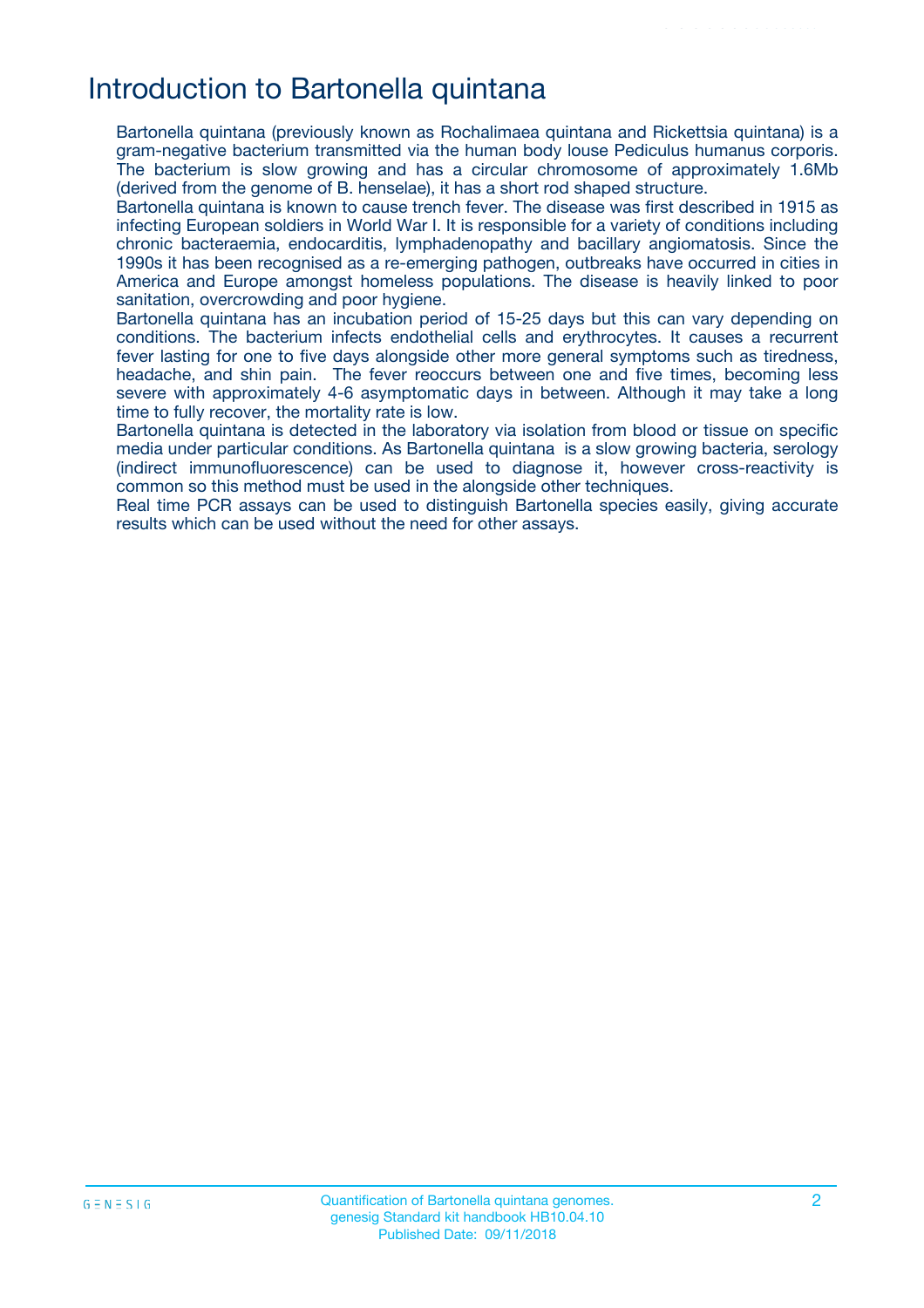

The Primerdesign genesig Kit for Bartonella quintana (B.quintana) genomes is designed for the in vitro quantification of B.quintana genomes. The kit is designed to have a broad detection profile. Specifically, the primers represent 100% homology with over 95% of the NCBI database reference sequences available at the time of design.

The dynamics of genetic variation means that new sequence information may become available after the initial design. Primerdesign periodically reviews the detection profiles of our kits and when required releases new versions.

If you require further information, or have a specific question about the detection profile of this kit then please send an e.mail to enquiry@primerdesign.co.uk and our bioinformatics team will answer your question.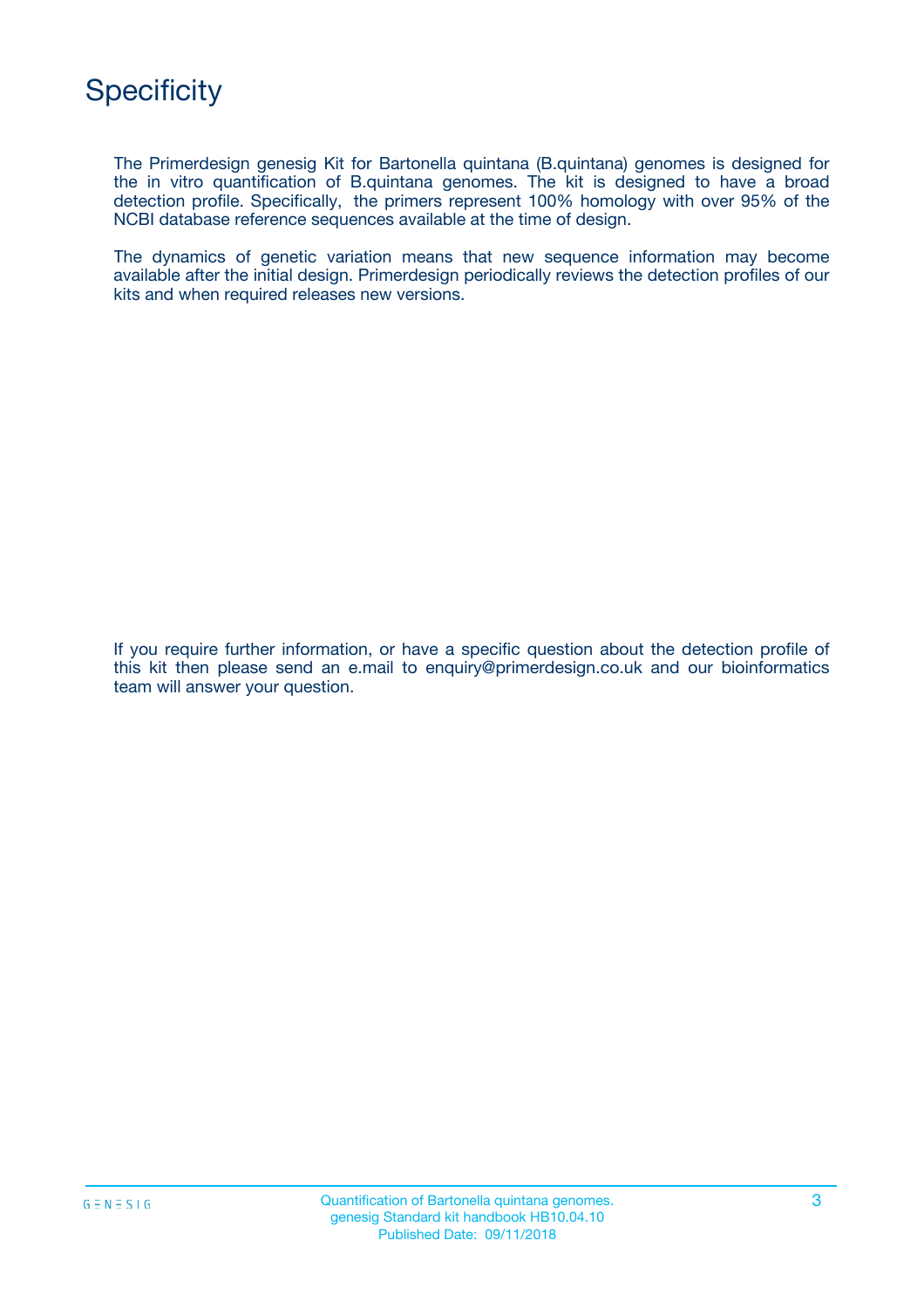# Kit contents

- **B.quintana specific primer/probe mix (150 reactions BROWN)** FAM labelled
- **B.quintana positive control template (for Standard curve RED)**
- **RNase/DNase free water (WHITE)** for resuspension of primer/probe mixes
- **Template preparation buffer (YELLOW)** for resuspension of positive control template and standard curve preparation

# Reagents and equipment to be supplied by the user

#### **Real-time PCR Instrument**

#### **Extraction kit**

This kit is recommended for use with genesig Easy DNA/RNA extraction kit. However, it is designed to work well with all processes that yield high quality RNA and DNA with minimal PCR inhibitors.

#### **oasig**TM **lyophilised or Precision**®**PLUS 2X qPCR Master Mix**

This kit is intended for use with oasig or PrecisionPLUS2X qPCR Master Mix.

**Pipettors and Tips**

**Vortex and centrifuge**

**Thin walled 1.5 ml PCR reaction tubes**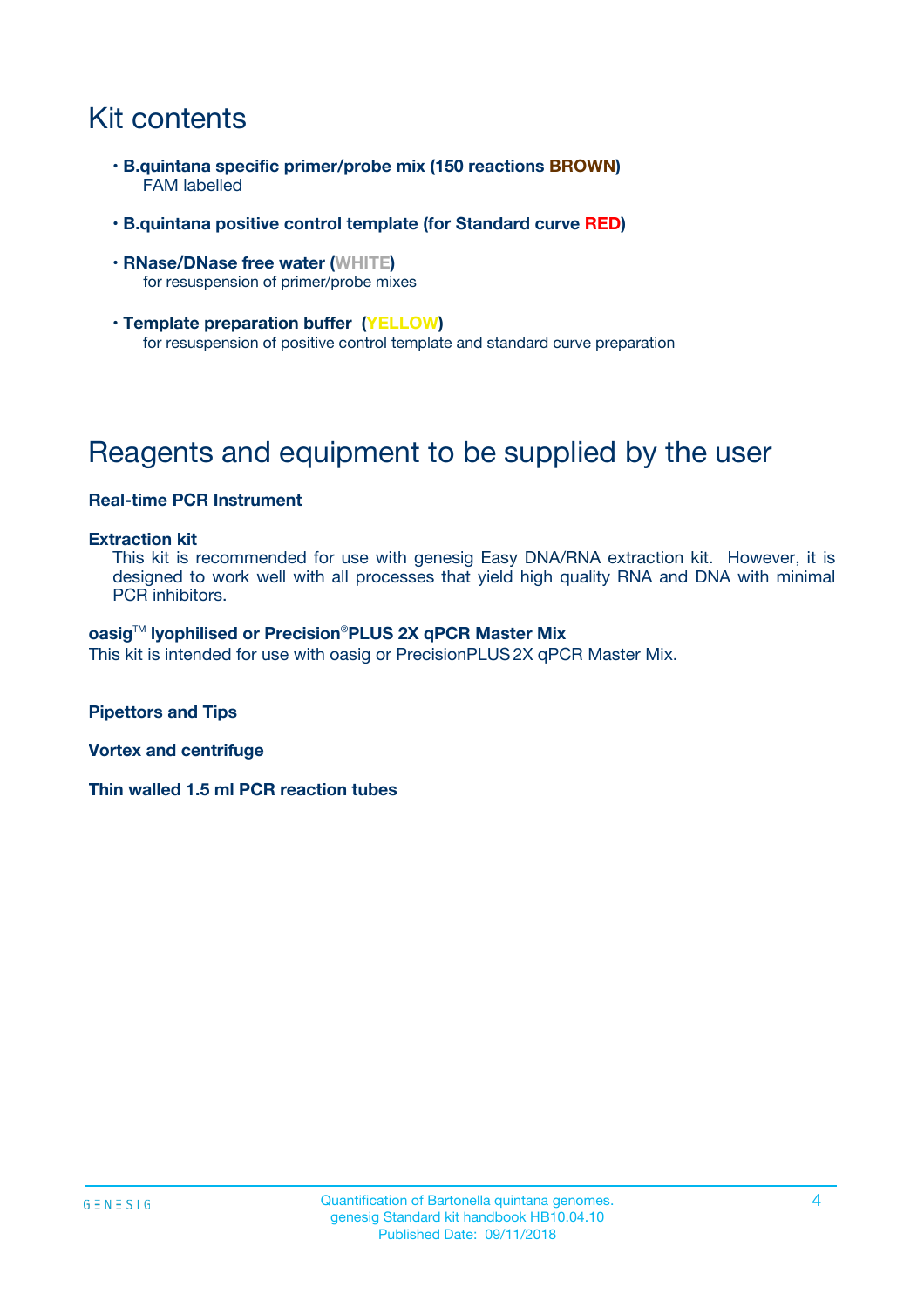### Kit storage and stability

This kit is stable at room temperature but should be stored at -20ºC on arrival. Once the lyophilised components have been resuspended they should not be exposed to temperatures above -20°C for longer than 30 minutes at a time and unnecessary repeated freeze/thawing should be avoided. The kit is stable for six months from the date of resuspension under these circumstances.

If a standard curve dilution series is prepared this can be stored frozen for an extended period. If you see any degradation in this serial dilution a fresh standard curve can be prepared from the positive control.

Primerdesign does not recommend using the kit after the expiry date stated on the pack.

### Suitable sample material

All kinds of sample material suited for PCR amplification can be used. Please ensure the samples are suitable in terms of purity, concentration, and DNA integrity. Always run at least one negative control with the samples. To prepare a negative-control, replace the template DNA sample with RNase/DNase free water.

### Dynamic range of test

Under optimal PCR conditions genesig B.quintana detection kits have very high priming efficiencies of >95% and can detect less than 100 copies of target template.

### Notices and disclaimers

This product is developed, designed and sold for research purposes only. It is not intended for human diagnostic or drug purposes or to be administered to humans unless clearly expressed for that purpose by the Food and Drug Administration in the USA or the appropriate regulatory authorities in the country of use. During the warranty period Primerdesign genesig detection kits allow precise and reproducible data recovery combined with excellent sensitivity. For data obtained by violation to the general GLP guidelines and the manufacturer's recommendations the right to claim under guarantee is expired. PCR is a proprietary technology covered by several US and foreign patents. These patents are owned by Roche Molecular Systems Inc. and have been sub-licensed by PE Corporation in certain fields. Depending on your specific application you may need a license from Roche or PE to practice PCR. Additional information on purchasing licenses to practice the PCR process may be obtained by contacting the Director of Licensing at Roche Molecular Systems, 1145 Atlantic Avenue, Alameda, CA 94501 or Applied Biosystems business group of the Applera Corporation, 850 Lincoln Centre Drive, Foster City, CA 94404. In addition, the 5' nuclease assay and other homogeneous amplification methods used in connection with the PCR process may be covered by U.S. Patents 5,210,015 and 5,487,972, owned by Roche Molecular Systems, Inc, and by U.S. Patent 5,538,848, owned by The Perkin-Elmer Corporation.

### Trademarks

Primerdesign™ is a trademark of Primerdesign Ltd.

genesig $^\circledR$  is a registered trademark of Primerdesign Ltd.

The PCR process is covered by US Patents 4,683,195, and 4,683,202 and foreign equivalents owned by Hoffmann-La Roche AG. BI, ABI PRISM® GeneAmp® and MicroAmp® are registered trademarks of the Applera Genomics (Applied Biosystems Corporation). BIOMEK® is a registered trademark of Beckman Instruments, Inc.; iCycler™ is a registered trademark of Bio-Rad Laboratories, Rotor-Gene is a trademark of Corbett Research. LightCycler™ is a registered trademark of the Idaho Technology Inc. GeneAmp®, TaqMan® and AmpliTaqGold® are registered trademarks of Roche Molecular Systems, Inc., The purchase of the Primerdesign reagents cannot be construed as an authorization or implicit license to practice PCR under any patents held by Hoffmann-LaRoche Inc.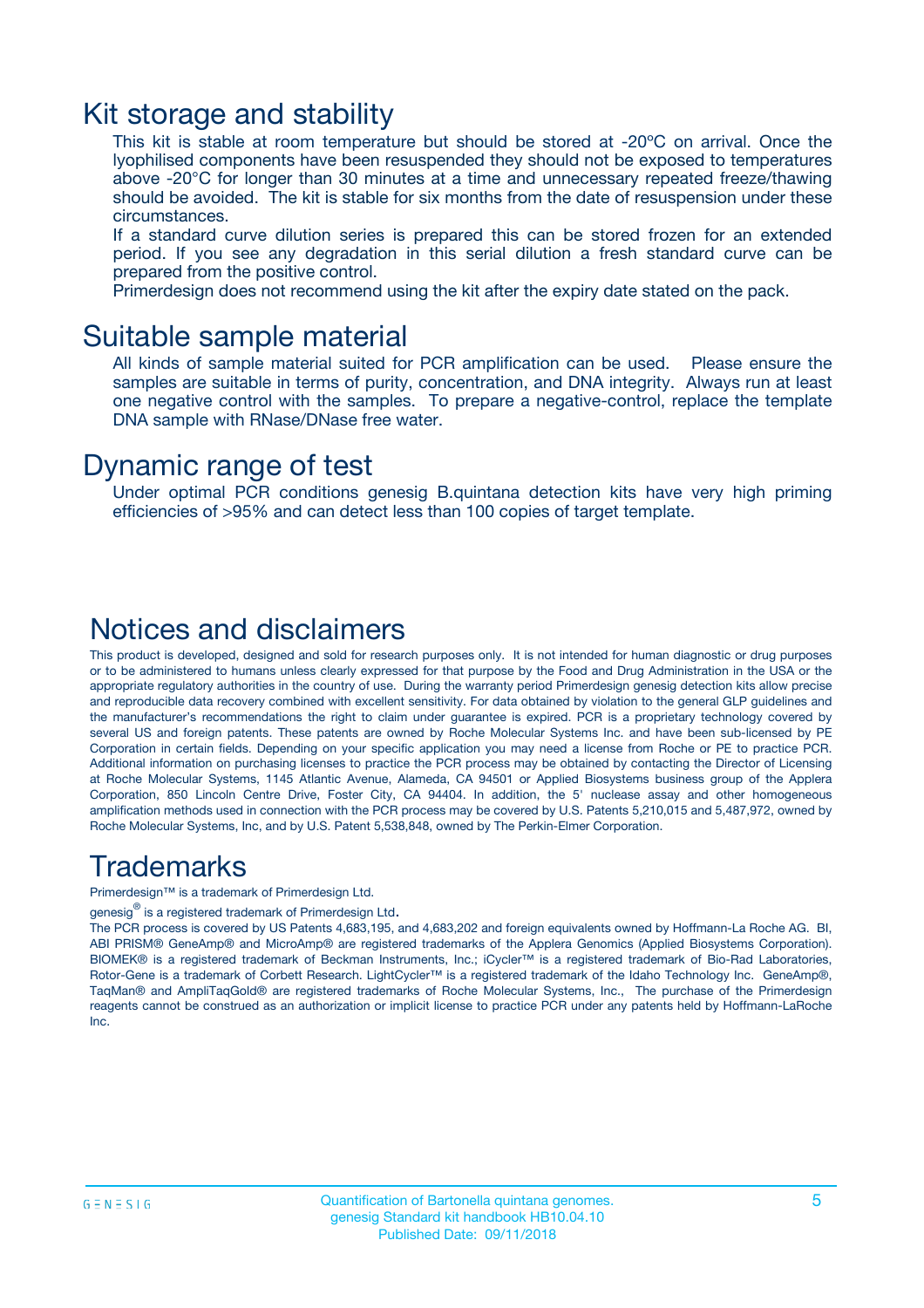# Principles of the test

#### **Real-time PCR**

A B.quintana specific primer and probe mix is provided and this can be detected through the FAM channel.

The primer and probe mix provided exploits the so-called TaqMan® principle. During PCR amplification, forward and reverse primers hybridize to the B.quintana DNA. A fluorogenic probe is included in the same reaction mixture which consists of a DNA probe labeled with a 5`-dye and a 3`-quencher. During PCR amplification, the probe is cleaved and the reporter dye and quencher are separated. The resulting increase in fluorescence can be detected on a range of qPCR platforms.

#### **Positive control**

For copy number determination and as a positive control for the PCR set up, the kit contains a positive control template. This can be used to generate a standard curve of B.quintana copy number / Cq value. Alternatively the positive control can be used at a single dilution where full quantitative analysis of the samples is not required. Each time the kit is used, at least one positive control reaction must be included in the run. A positive result indicates that the primers and probes for detecting the target B.quintana gene worked properly in that particular experimental scenario. If a negative result is obtained the test results are invalid and must be repeated. Care should be taken to ensure that the positive control does not contaminate any other kit component which would lead to false-positive results. This can be achieved by handling this component in a Post PCR environment. Care should also be taken to avoid cross-contamination of other samples when adding the positive control to the run. This can be avoided by sealing all other samples and negative controls before pipetting the positive control into the positive control well.

#### **Negative control**

To validate any positive findings a negative control reaction should be included every time the kit is used. For this reaction the RNase/DNase free water should be used instead of template. A negative result indicates that the reagents have not become contaminated while setting up the run.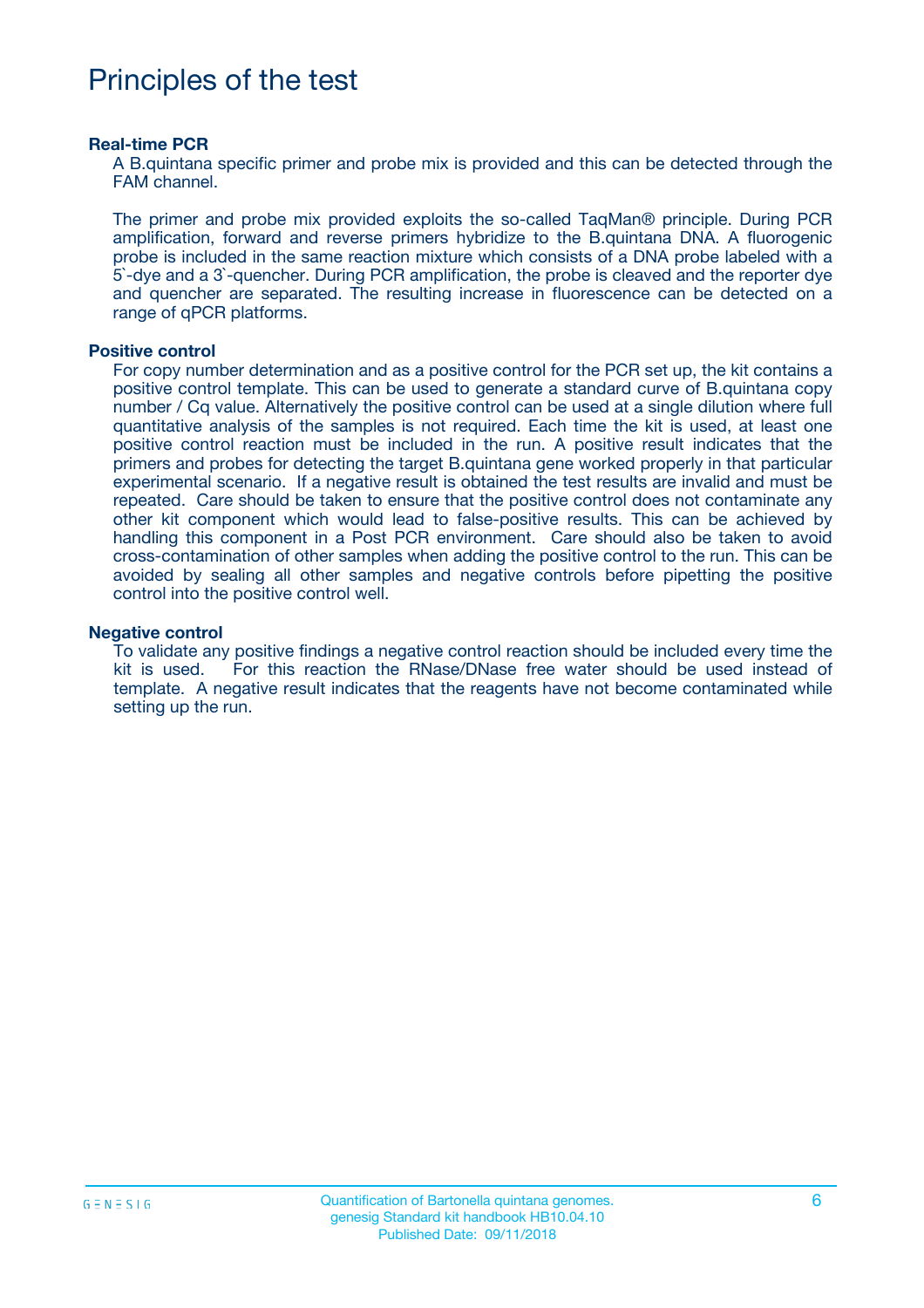### Resuspension protocol

To minimize the risk of contamination with foreign DNA, we recommend that all pipetting be performed in a PCR clean environment. Ideally this would be a designated PCR lab or PCR cabinet. Filter tips are recommended for all pipetting steps.

#### **1. Pulse-spin each tube in a centrifuge before opening.**

This will ensure lyophilised primer and probe mix is in the base of the tube and is not spilt upon opening the tube.

**2. Resuspend the kit components in the RNase/DNase free water supplied, according to the table below.**

To ensure complete resuspension, vortex each tube thoroughly.

| Component - resuspend in water      | <b>Volume</b> |
|-------------------------------------|---------------|
| <b>Pre-PCR pack</b>                 |               |
| B.quintana primer/probe mix (BROWN) | $165$ $\mu$   |

### **3. Resuspend the positive control template in the template preparation buffer supplied, according to the table below:**

To ensure complete resuspension, vortex the tube thoroughly.

| Component - resuspend in template preparation buffer |        |  |
|------------------------------------------------------|--------|--|
| <b>Post-PCR heat-sealed foil</b>                     |        |  |
| B.quintana Positive Control Template (RED) *         | 500 µl |  |

\* This component contains high copy number template and is a VERY significant contamination risk. It must be opened and handled in a separate laboratory environment, away from the other components.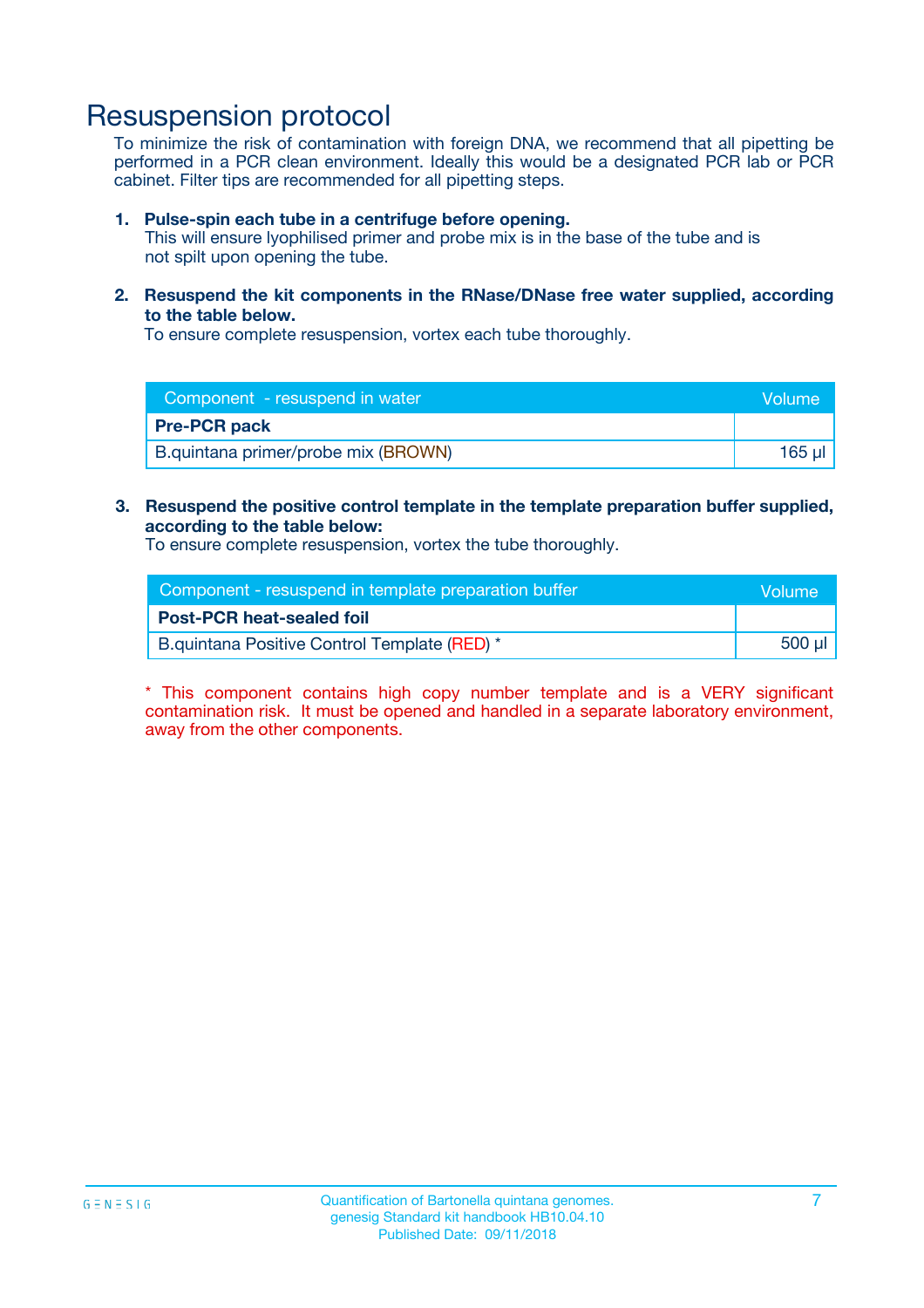# qPCR detection protocol

**1. For each DNA sample prepare a reaction mix according to the table below:** Include sufficient reactions for positive and negative controls.

| Component                                 | Volume           |
|-------------------------------------------|------------------|
| oasig or PrecisionPLUS 2X qPCR Master Mix | 10 $\mu$         |
| B.quintana primer/probe mix (BROWN)       | 1 $\mu$          |
| <b>RNase/DNase free water (WHITE)</b>     | $4 \mu$          |
| <b>Final Volume</b>                       | 15 <sub>ul</sub> |

- **2. Pipette 15µl of this mix into each well according to your qPCR experimental plate set up.**
- **3. Prepare DNA templates for each of your samples.**
- **4. Pipette 5µl of DNA template into each well, according to your experimental plate set up.**

For negative control wells use 5µl of RNase/DNase free water. The final volume in each well is 20µl.

**5. If a standard curve is included for quantitative analysis, prepare a reaction mix according to the table below:**

| Component                                 | Volume     |
|-------------------------------------------|------------|
| oasig or PrecisionPLUS 2X qPCR Master Mix | 10 µl      |
| B.quintana primer/probe mix (BROWN)       | 1 µI       |
| <b>RNase/DNase free water (WHITE)</b>     | $4 \mu$    |
| <b>Final Volume</b>                       | $15$ $\mu$ |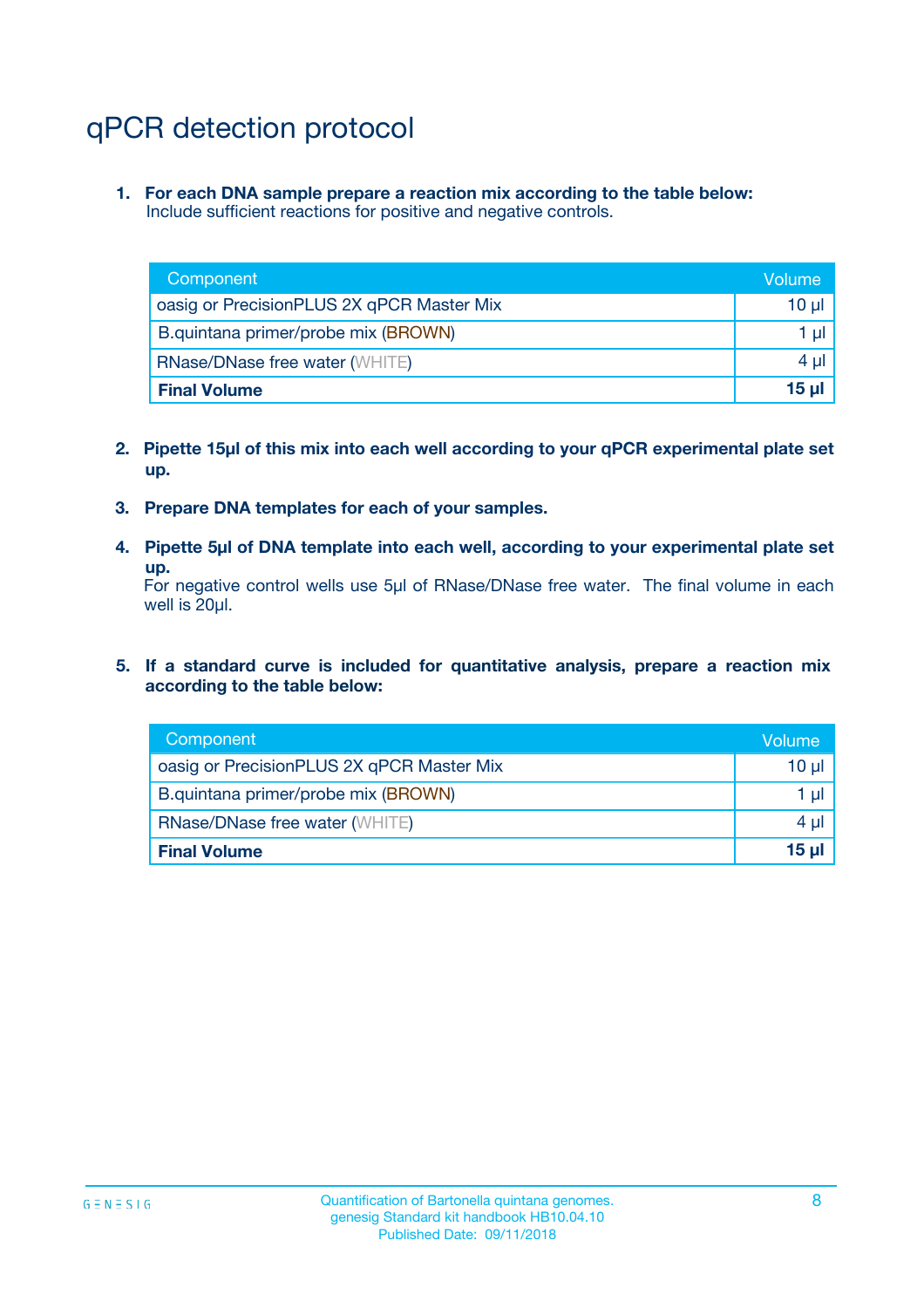### **6. Preparation of a standard curve dilution series.**

- 1) Pipette 90µl of template preparation buffer into 5 tubes and label 2-6
- 2) Pipette 10µl of Positive Control Template (RED) into tube 2
- 3) Vortex thoroughly
- 4) Change pipette tip and pipette 10µl from tube 2 into tube 3
- 5) Vortex thoroughly

Repeat steps 4 and 5 to complete the dilution series

| <b>Standard Curve</b>         | <b>Copy Number</b>     |
|-------------------------------|------------------------|
| Tube 1 Positive control (RED) | $2 \times 10^5$ per µl |
| Tube 2                        | $2 \times 10^4$ per µl |
| Tube 3                        | $2 \times 10^3$ per µl |
| Tube 4                        | $2 \times 10^2$ per µl |
| Tube 5                        | 20 per µl              |
| Tube 6                        | $2$ per $\mu$          |

7. Pipette 5µl of standard template into each well for the standard curve according to your experimental plate set up.

The final volume in each well is 20µl.

# qPCR amplification protocol

Amplification conditions using oasig or PrecisionPLUS2X qPCR Master Mix.

| <b>Step</b> |                   | <b>Time</b>     | <b>Temp</b> |
|-------------|-------------------|-----------------|-------------|
|             | Enzyme activation | 2 min           | 95 °C       |
| Cycling x50 | Denaturation      | 10 <sub>s</sub> | 95 $°C$     |
|             | DATA COLLECTION * | 60 s            | 60 °C       |

\* Fluorogenic data should be collected during this step through the FAM channel